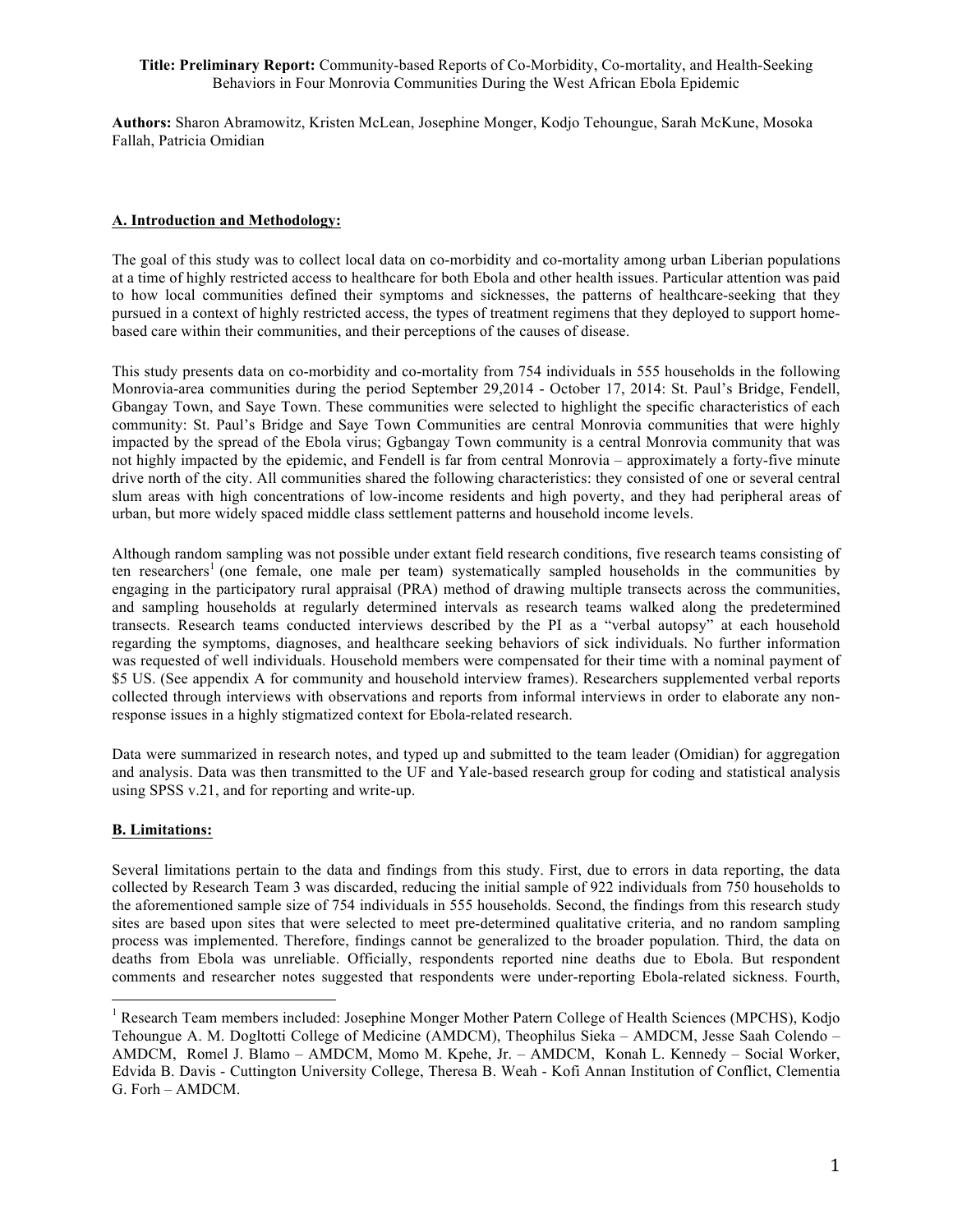**Authors:** Sharon Abramowitz, Kristen McLean, Josephine Monger, Kodjo Tehoungue, Sarah McKune, Mosoka Fallah, Patricia Omidian

there were several inconsistencies in data collection; particularly with regard to how recently an individual within a household had been sick, resulting in a high rate of missing data. The authors have decided to disregard such data to recurring methodological inconsistencies.

## **C. Findings:**

## **C.1. Sample Characteristics:**

Data on sex and age was only collected about individuals who had currently or recently experienced illness or had recently died. Of 754 individuals from four teams of researchers, 45.2% were male, and 54.8% were female. Among individuals who were reported as sick or having died, 26.9% were children under the age of 10; 10% were aged 11- 20, 22.2% were 21-30, 12.8% were 31-40, 11.8% were 41-50, and 16.2% were over the age of 50.

## **C. 2. Mortality:**

Data was collected during a period of epidemiologic shift in rates of Ebola reporting across Monrovia, and this shift was born out in our data. Among those who reported recent or current illness (n=599), approximately 10% (n=49) died in the period leading up to the study. In the first week of data collection, rates of mortality were particularly high in most affected communities like St. Paul's Bridge, with deaths reported for 15% (n=41) of households questioned, with just 9 of those deaths attributed to Ebola. In the other communities studied, just three deaths was reported for Saye Town, and just two deaths were reported in Gbangay Town, with just one death in each of these locations attributed to Ebola. Qualitative data and informal interviews conducted by respondents indicate that two trends were taking place during the three weeks of data collection – individuals became increasingly shy of reporting household deaths in early October, and there appeared to be an empirical shift downwards in the total number of deaths.

There was only sufficient data from St. Paul's Bridge to calculate the numbers of deaths in the preceding three months in the households studied. Out of 26 deaths, ten had died in the ten days leading up to the date the survey was taken. The remaining 16 deaths had occurred between 11-67 days prior to the research teams' point of contact.

## **C.2.3. Burial Practices**

Respondents shared information about the burial practices for 37 people who had died in or around their households in the preceding weeks and months. See table x.x, below.

| <b>Burial Practice</b>              | N  |
|-------------------------------------|----|
| Ebola task force/response team took | 20 |
| the body                            |    |
| Body was buried at the ETU or at    | 9  |
| the hospital                        |    |
| Family buried the body              | 5  |
| In house, awaiting burial team      |    |
| Body was taken to the village       |    |
| Ebola Response Team approved a      |    |
| normal burial                       |    |
| <b>Total</b>                        |    |

#### **Table 1: Burial Practices for Ebola Deaths**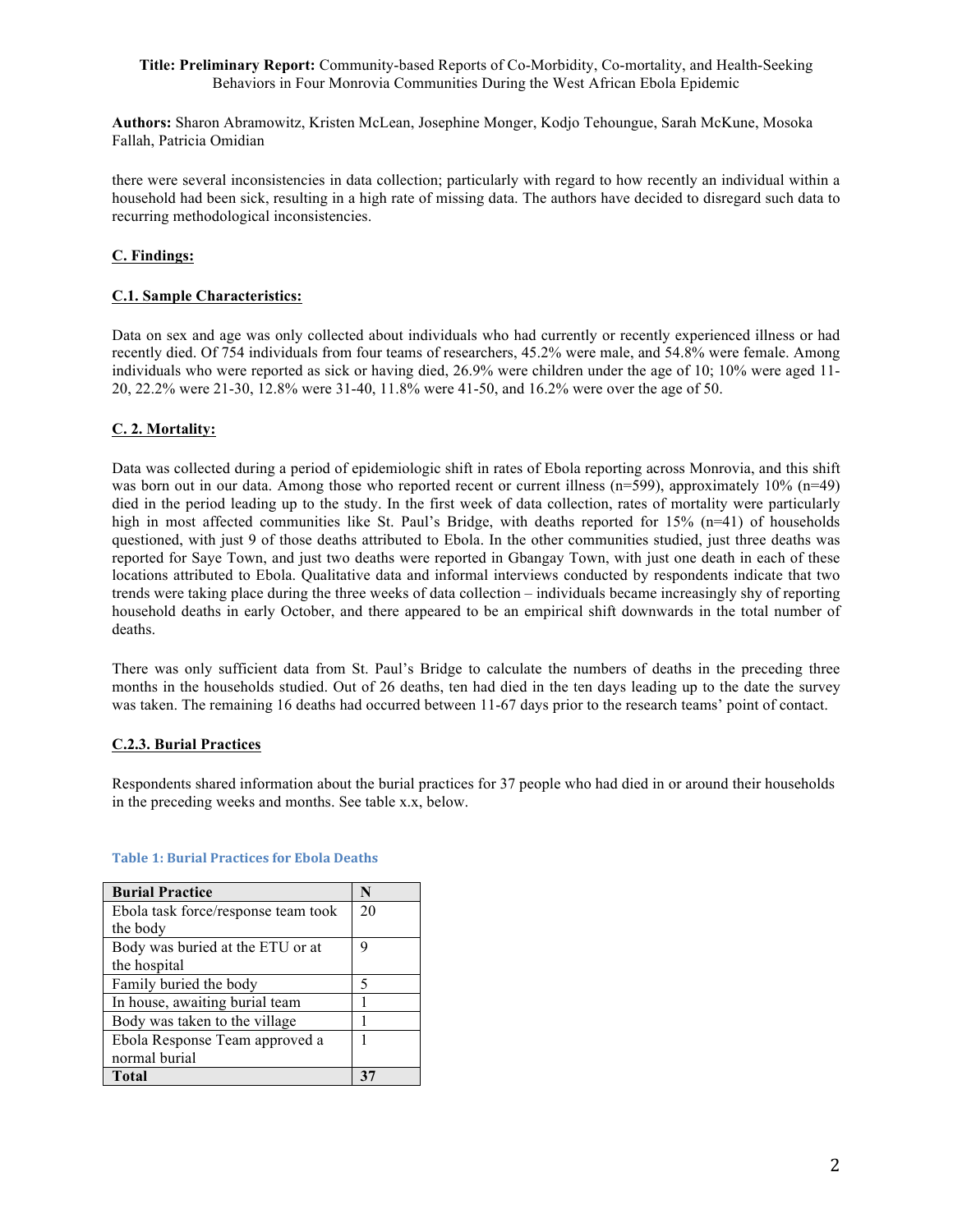**Authors:** Sharon Abramowitz, Kristen McLean, Josephine Monger, Kodjo Tehoungue, Sarah McKune, Mosoka Fallah, Patricia Omidian

### **C.3. Co-Morbidity:**

Of the 599 households who reported the past or current presence of sick individuals within their households, 53.8%  $(n=322)$  households reported at least one household member who was currently sick, and  $31\%$  (n=186) households reported having at least one household member who had recently been sick. Most people reporting sick family members identified their sicknesses as malaria, typhoid, hypertension/hypotension/stress, cold or flu, and typhoid. Just 14 cases, or 3.5% of the sample, identified their household members has having a diagnosis of Ebola.

### **Table 2: Local Diagnosis of Household Sickness**

| Self-Diagnosis $(n=403)$                                                                                                                                                                                                                                                                      | Frequency | Percent |
|-----------------------------------------------------------------------------------------------------------------------------------------------------------------------------------------------------------------------------------------------------------------------------------------------|-----------|---------|
| Malaria                                                                                                                                                                                                                                                                                       | 148       | 36.2    |
| Hypertension/Hypotension                                                                                                                                                                                                                                                                      | 37        | 9.2     |
| Cold or Flu                                                                                                                                                                                                                                                                                   | 29        | 7.2     |
| Typhoid                                                                                                                                                                                                                                                                                       | 24        | 6.0     |
| Unknown                                                                                                                                                                                                                                                                                       | 18        | 4.5     |
| Ebola                                                                                                                                                                                                                                                                                         | 14        | 3.5     |
| Climactic Conditions (heat exposure, rain, pollution and dirt, mosquitos)                                                                                                                                                                                                                     | 11        | 2.7     |
| Cholera                                                                                                                                                                                                                                                                                       | 5         | 1.2     |
| Ulcer                                                                                                                                                                                                                                                                                         | 9         | 2.2     |
| Diabetes/Blood sugar                                                                                                                                                                                                                                                                          | 9         | 2.2     |
| Asthma                                                                                                                                                                                                                                                                                        | 9         | 2.2     |
| Back or Body Pains, Rheumatism                                                                                                                                                                                                                                                                | 8         | 2.0     |
| Injury                                                                                                                                                                                                                                                                                        | 8         | 2.0     |
| Anxiety/Stress/Depression                                                                                                                                                                                                                                                                     | 7         | 1.7     |
| Witchcraft                                                                                                                                                                                                                                                                                    |           | 1.7     |
| Complications due to pregnancy/childbirth                                                                                                                                                                                                                                                     | 5         | 1.2     |
| Stomach ache                                                                                                                                                                                                                                                                                  | 5         | 1.2     |
| Less than 1% - Chicken Pox, Cholera, Infection, Cough, diarrhea, epilepsy, fever, food, alcohol, or other<br>poisoning, gas, hemorrhoid, headache, heart problem, hernia, jaundice, Infection or abscess, old age, open<br>mole, parasites, pneumonia, stroke, toothache, Other, appendicitis |           |         |

The eight most frequently reported symptoms account for 72% of all reported symptoms. These include: headaches (13.7%), fever (13.5%), feeling cold (10.8%) bodily pain (9.1%) stomach issues (7.2%), hot skin, chills, and weakness (6.7%), weakness (5.8%), nausea and vomiting (5.3%) – all commonly known symptoms of Ebola, but also commonly recognized symptoms of malaria, cholera, the flu, typhoid, water-borne diarrheal diseases, parasites, and other endemic diseases.

## **Table 3: Most Frequently Reported Symptoms\* (N=1281)**

| <b>Symptoms</b>                       |             | $\frac{1}{2}$ |
|---------------------------------------|-------------|---------------|
| Headache                              | .76         | l 3.7         |
| Fever                                 | $7^{\circ}$ | 13.5          |
| Cold                                  | 139         | 10.8          |
| Body/Back/neck/Joint pains or burning | . 16        | 9.1           |
| Stomach issues                        | 92          |               |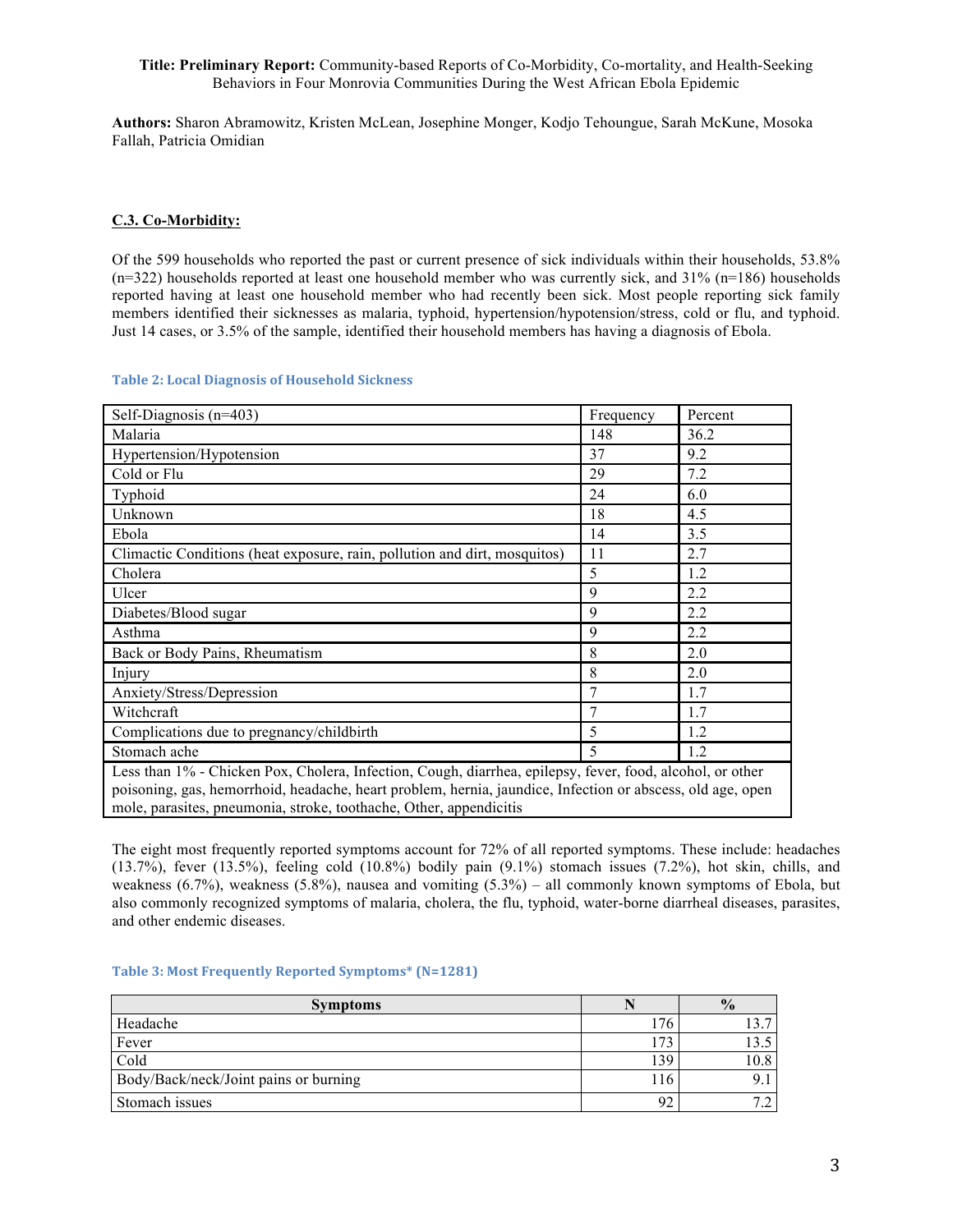**Authors:** Sharon Abramowitz, Kristen McLean, Josephine Monger, Kodjo Tehoungue, Sarah McKune, Mosoka Fallah, Patricia Omidian

| Hot Skin, Chills, and Sweats                                                                                                                                                                                                                                                                                                                                                                                                                                                                                                                                                                                                                                                                                              | 86 | 6.7 |
|---------------------------------------------------------------------------------------------------------------------------------------------------------------------------------------------------------------------------------------------------------------------------------------------------------------------------------------------------------------------------------------------------------------------------------------------------------------------------------------------------------------------------------------------------------------------------------------------------------------------------------------------------------------------------------------------------------------------------|----|-----|
| Weakness                                                                                                                                                                                                                                                                                                                                                                                                                                                                                                                                                                                                                                                                                                                  | 74 | 5.8 |
| Vomiting or Nausea                                                                                                                                                                                                                                                                                                                                                                                                                                                                                                                                                                                                                                                                                                        | 68 | 5.3 |
| *Less than 5% of cases reported: Appetite issues, Vision Problems, Nasal Drip/Stuffed Nose/Sneezing, Chest or<br>Heart Issues, Coughing, Blood pressure problems, Dizziness, Breathing issues, Swelling, Itching or rash, Mouth sore,<br>Halting, Urination Issues, Hurting teeth, Discrete Illnesses, Bitter mouth, Shaking/trembling/mouth twitch, Ear and<br>hearing issues, Yellow eyes, Body drop, Convulsions, Pelvic pain/vaginal bleeding, Fainting, foaming at the mouth,<br>Insomnia, Pain/burning of feet and palms, Cannot walk, Feeling sick, Feeling strange, Feeling sad/crying, Paralysis,<br>Cannot talk, Pale face, Worrying, Dehydrated, Hiccough, Numbness, Restless, Hallucinating, Bleeding, Hoarse |    |     |
| voice, Sore throat, Hemorrhoids, Low speech, Stroke related, Injury, Chewing the tongue                                                                                                                                                                                                                                                                                                                                                                                                                                                                                                                                                                                                                                   |    |     |
|                                                                                                                                                                                                                                                                                                                                                                                                                                                                                                                                                                                                                                                                                                                           |    |     |

Based upon these symptoms and many other illnesses and injuries, individuals made self-diagnoses of their ailments, and engaged in health-seeking behaviors. By far, the most commonly occurring first-time self-diagnosis that Monrovia populations are like to make is Malaria, with respondents (36.2%) nearly four times as likely to assume that they have malaria as any other illness. Following behind malaria, respondents had self-diagnosed themselves or their family/household members with hypertension or hypotension, typhoid, Ebola, cholera, diabetes, ulcers, depression and anxiety, and asthma. Liberians were also reported that they were suffering from feeling cold, low blood sugar, back and body pains, stomachache, injuries, and complications due to pregnancy and childbirth. Finally, when asked what the name of their illness was, respondents often cited an array of climactic and environmental conditions as the causes for their illnesses. These included heat exposure, excessive rain, dirt and pollution, and mosquitos, as well as spending too much time in the sun. While some people did report "traditional" complaints like symptoms caused by witchcraft and sorcery, or Open Mole, this only accounted for a small number of self-diagnoses.

## **C. 3.1. Variation by Community**

There was notable variation in morbidity by community (see Table x.x), In Fendell, 62% of sampled households reported the present of 1-3 sick people, with 81 past or presently sick individuals identified. In Gbangay town, 87% of sampled households reported the present of 1-5 sick people, with 126 sick individuals identified. In Saye Town, 90% of households reported the present of 1-4 sick people, with 204 sick individuals identified. In St. Paul's Bridge, 81% of sampled households reported the present of 1-6 sick people, with 574 sick individuals (see missing data issue noted in section B.1.

The Ebola crisis has resulted in the closure of many medical facilities. However, a finer-grained analysis of local illness experiences is required in order to illustrate how the local burden of disease is affecting illnesses and healthseeking behaviors in Ebola-affected populations.

## **C.4. Healthcare-Seeking Behaviors and Treatments Obtained**

## C.4.1. Healthcare-Seeking Behaviors:

The healthcare-seeking behaviors documented during this study were collected during a period of systemic collapse of the Liberian healthcare sector, resulting in the closure of many hospitals and clinics in Monrovia. This situation created a series of knock-on effects for healthcare seeking behaviors, reflected in table x.x, From table x.x, it is evident that most of the respondents who provided information about healthcare-seeking behaviors either avoided going to clinics and hospitals, or depended upon local drug vendors and medical experts in their local social networks as a "last-resort" for home-based healthcare. 40% of respondents sought medication at a pharmacy or drug vendor, while just 25% sought healthcare at a clinic or hospital. 9.2% called an Ebola team or took a sick person to an Ebola hospital or treatment center. Qualitative data from researchers related that many people in the communities they surveyed were afraid to go to the hospital or clinic because they feared that they would test positive for Ebola, and that they or their family would encounter stigma.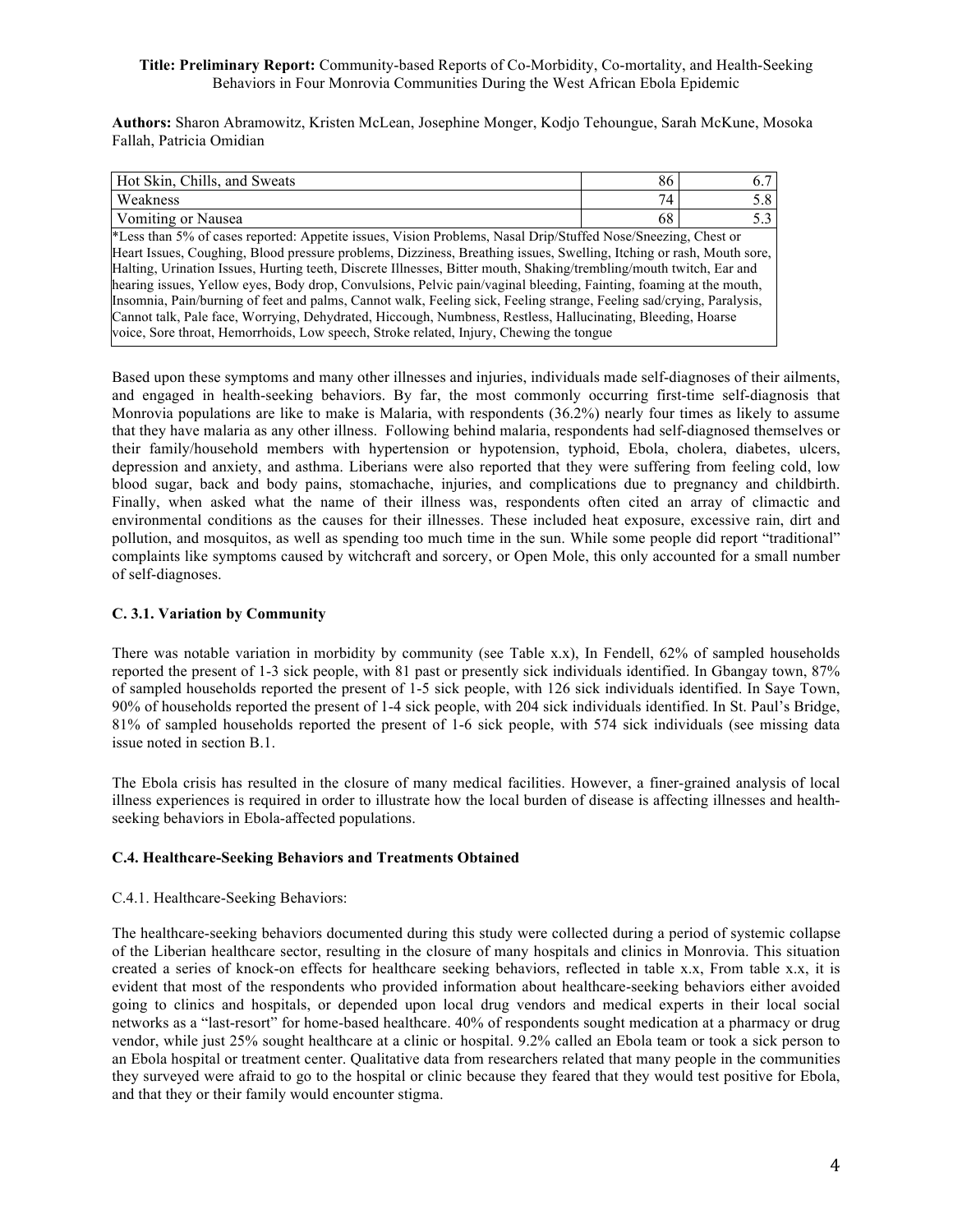**Authors:** Sharon Abramowitz, Kristen McLean, Josephine Monger, Kodjo Tehoungue, Sarah McKune, Mosoka Fallah, Patricia Omidian

These concerns were manifested through healthcare seeking behaviors. In addition to seeking medication for common ailments like malaria, diarrheal diseases, and hypertension through local drug vendors and pharmacies, many individuals sought doctors, general practitioners, nurses, and physicians assistants that they knew through their local or family networks (10.8%), who might be trusted with sensitive medical information. According to informants, it wasn't until home-based healthcare failed that sick individuals were taken to the hospitals and clinics that remained open across the city (see Appendix C).

## **Table 4: First Attempted Healthcare Seeking Behavior**

| Healthcare Seeking Behavior                   | $\frac{0}{0}$ | N   |
|-----------------------------------------------|---------------|-----|
| Drug Vendor/Pharmacy                          | 40.4          | 93  |
| Hospital                                      | 20.0          | 46  |
| Doctor/GP/Nurse/PA                            | 7.8           | 18  |
| Nothing                                       | 7.0           | 16  |
| Called Ebola team                             | 5.7           | 13  |
| Clinic                                        | 4.8           | 11  |
| Homecare                                      | 4.3           | 10  |
| Ebola Hospital/ETU                            | 3.5           | 8   |
| Healthcare provider was in R's social network | 3.0           |     |
| Herbalists/traditional healers                | 17            |     |
| Unknown or previously diagnosed               | 1.7           |     |
| Total                                         | 100.0         | 230 |

#### C.4.2. Types of Treatments:

As the previous section indicated, drug vendors and pharmacies were the most highly pursued healthcare seeking behavior for our sample. To elaborate on this issue further, we asked all respondents what types of treatments they had sought for sick members of their household, and their responses were revealing. There was little gender difference in the kinds of treatments sought by men and women, but there was a clear preference in all four communities for first seeking treatment from local drug vendors, pharmacists over all other forms of treatment. (See Table x.x,), with between 65% and 87% of respondents seeking medications on the market. Furthermore, following the failure of an initial drug intervention, approximately one-quarter, or 27% of respondents returned to the market to try to find a different course of medication-driven treatment. (See appendix D for further elaboration).

#### **Table 5: First Treatment Sought for Sick Member of Household**

| <b>First Treatment Sought</b>           | N   | $\frac{0}{0}$ |
|-----------------------------------------|-----|---------------|
| Bought Medicine from drug               | 186 | 65.0%         |
| vendor/Drugstore/Pharmacy               |     |               |
| Generic Treatment Purchased or obtained | 61  | 21.3%         |
| Nothing                                 | 13  | 4.5%          |
| <b>Traditional Medicine</b>             | 9   | $3.1\%$       |
| Clinic or Hospital                      | 9   | $3.1\%$       |
| Extraordinary Treatment (surgery, blood | 7   | $2.4\%$       |
| transfusion)                            |     |               |
| Total                                   | 286 | 99.4%         |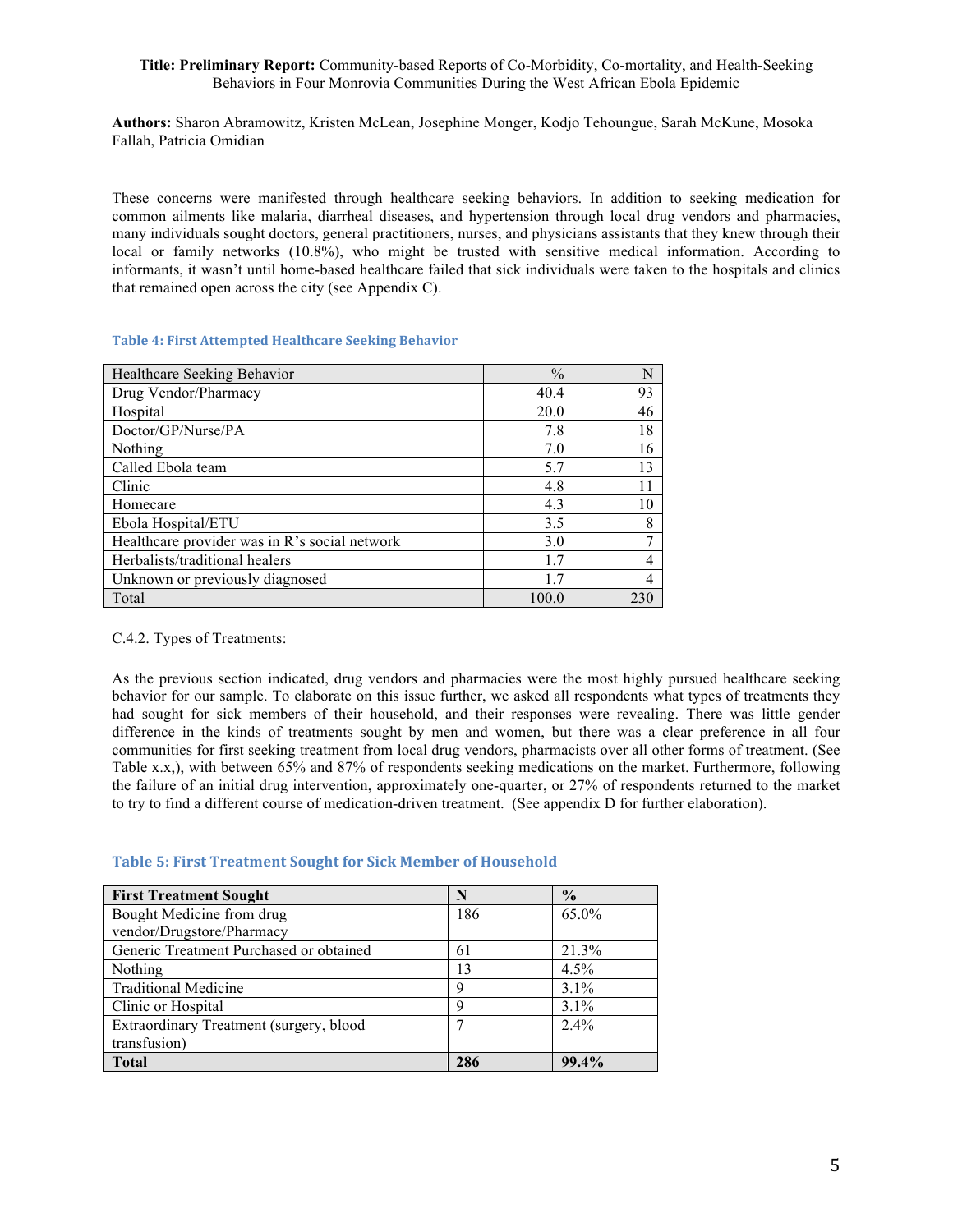**Authors:** Sharon Abramowitz, Kristen McLean, Josephine Monger, Kodjo Tehoungue, Sarah McKune, Mosoka Fallah, Patricia Omidian

In short, Liberians are almost twenty times more likely to seek medication from pharmacists, drug vendors, and petty traders than they are likely to seek treatment from a clinic, a hospital, or even from a traditional healer. This data has substantial implications because it demonstrates beyond a doubt that Liberians accept Western medicine, especially pharmaceuticals. Liberians have a very modern and market-driven drug culture (Abramowitz 2010), and there attitude towards pharmaceutical consumption is not just accepting, it is aggressively capitalized. The long list of pharmaceuticals purchased by our respondents in Appendix D shows that Liberians living in urban areas and in urban and rural peripheries like Fendell have a high level of access to drug markets through market vendors, local pharmacies, and petty traders. Furthermore, local drug vendors are likely to be the first point of contact for individuals seeking to resolve a perceived critical healthcare issue.

The implications of this from an Ebola intervention perspective are important, because it suggests that an aggressive investment of resources to educate healthcare workers in local clinics and hospitals or traditional healers may carry less weight than an intervention through the marketplace to educate and network with the highly organized local and regional drug markets across Liberia (Peterson 2014, Patterson 2015).

Fear of Hospitals: A small subset of twenty respondents who had a sick person in their household related that they or their family member was afraid to go to the hospital.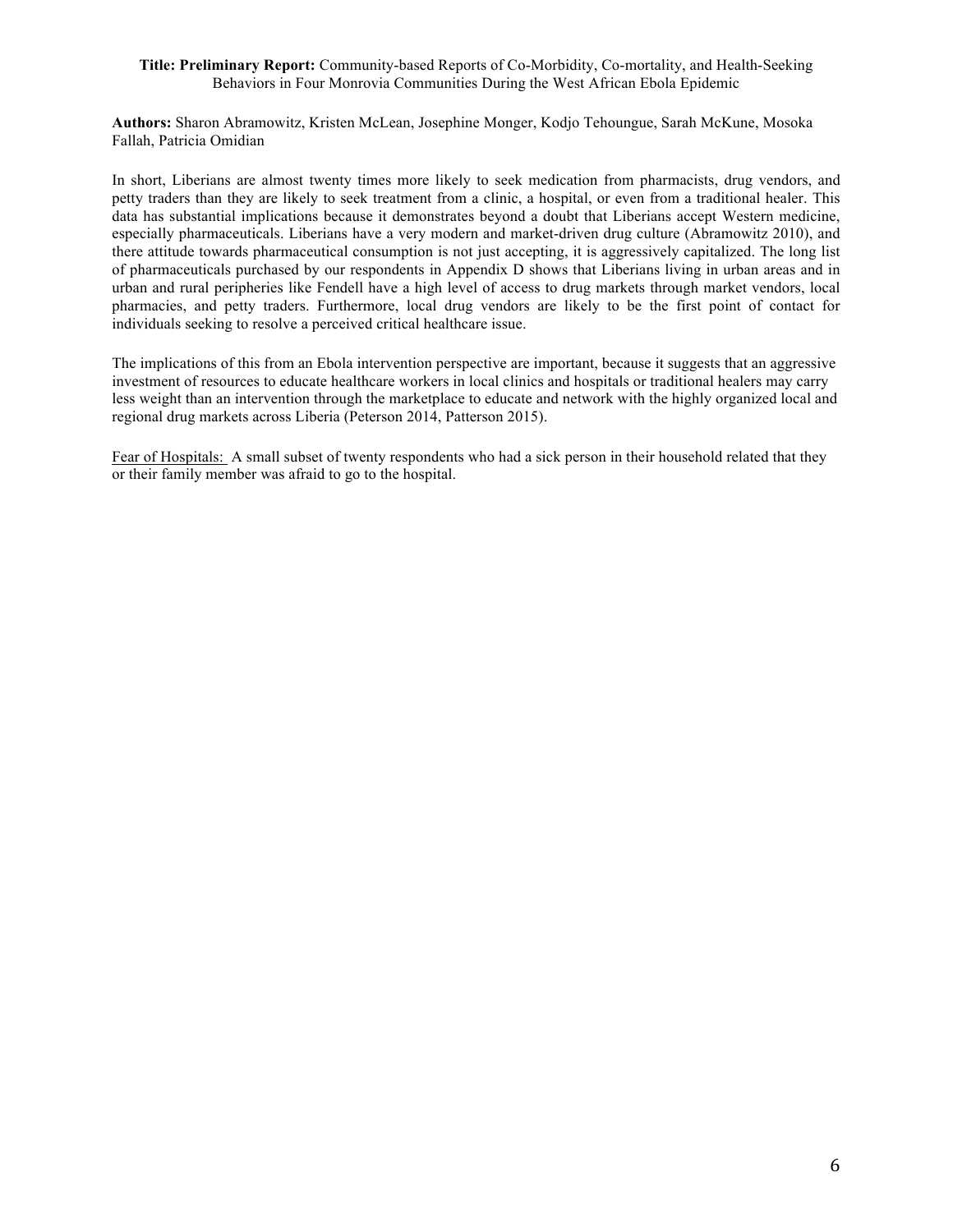**Authors:** Sharon Abramowitz, Kristen McLean, Josephine Monger, Kodjo Tehoungue, Sarah McKune, Mosoka Fallah, Patricia Omidian

#### **Works Cited**

.

Abramowitz, Sharon Alane. "Trauma and humanitarian translation in Liberia: The tale of open mole." *Culture, Medicine, and Psychiatry* 34, no. 2 (2010): 353-379.

Patterson, Donna. *Pharmacy in Senegal: Gender, Healing, and Entrepreneurship*. Indiana University Press, 2015.

Peterson, Kristin. *Speculative Markets: Drug Circuits and Derivative Life in Nigeria*. Duke University Press, 2014.

Smith, James, Emma Michelle Taylor, and Pete Kingsley. "One World-One Health and neglected zoonotic disease: Elimination, emergence and emergency in Uganda." *Social Science & Medicine* (2014).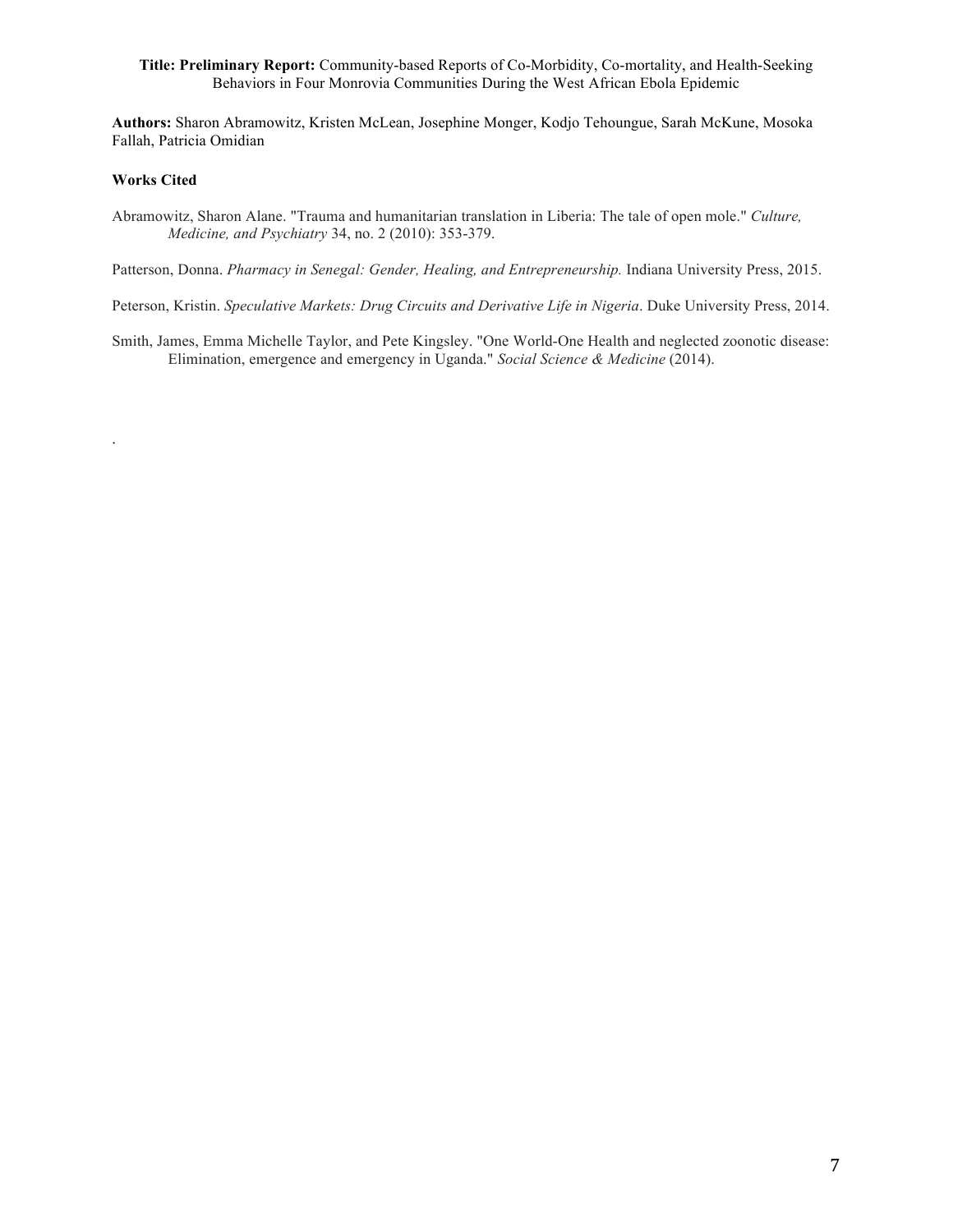**Authors:** Sharon Abramowitz, Kristen McLean, Josephine Monger, Kodjo Tehoungue, Sarah McKune, Mosoka Fallah, Patricia Omidian

## **Appendix A: Interview Frame**

## **Frame 1: Community Characteristics**

| Community Name:                              |                                                                                |       |  |                         |
|----------------------------------------------|--------------------------------------------------------------------------------|-------|--|-------------------------|
| Total Estimated # of Households in Community |                                                                                |       |  |                         |
| Wealth/Poverty:                              | Slum                                                                           | Mixed |  | Few Slums               |
| Ebola Community Task                         | Present/Absent: If present, what are their tasks?                              |       |  |                         |
| Force                                        |                                                                                |       |  |                         |
| Community Awareness of                       | Present/Absent: If present, what are they doing to show they know about Ebola? |       |  |                         |
| Ebola?                                       |                                                                                |       |  |                         |
| Level of Distrust:                           | Presence of Fear/Stigma? Y/N                                                   |       |  | Examples from Community |
| <b>Research Team Notes:</b>                  |                                                                                |       |  |                         |

## **Frame 2: Household Characteristics**

| Number of people in household:                              |
|-------------------------------------------------------------|
| Number of people who are sick:                              |
| Number of people who were sick?                             |
| Number of deaths in household?                              |
| By sick/recently sick/deceased individual within household: |
| Cause of sickness?                                          |
| Actions taken to address sickness?                          |
| Household diagnosis?                                        |
| Outcomes? (Recovered, died, still sick?)                    |
| In case of death, how were bodies managed?                  |
| Research team notes:                                        |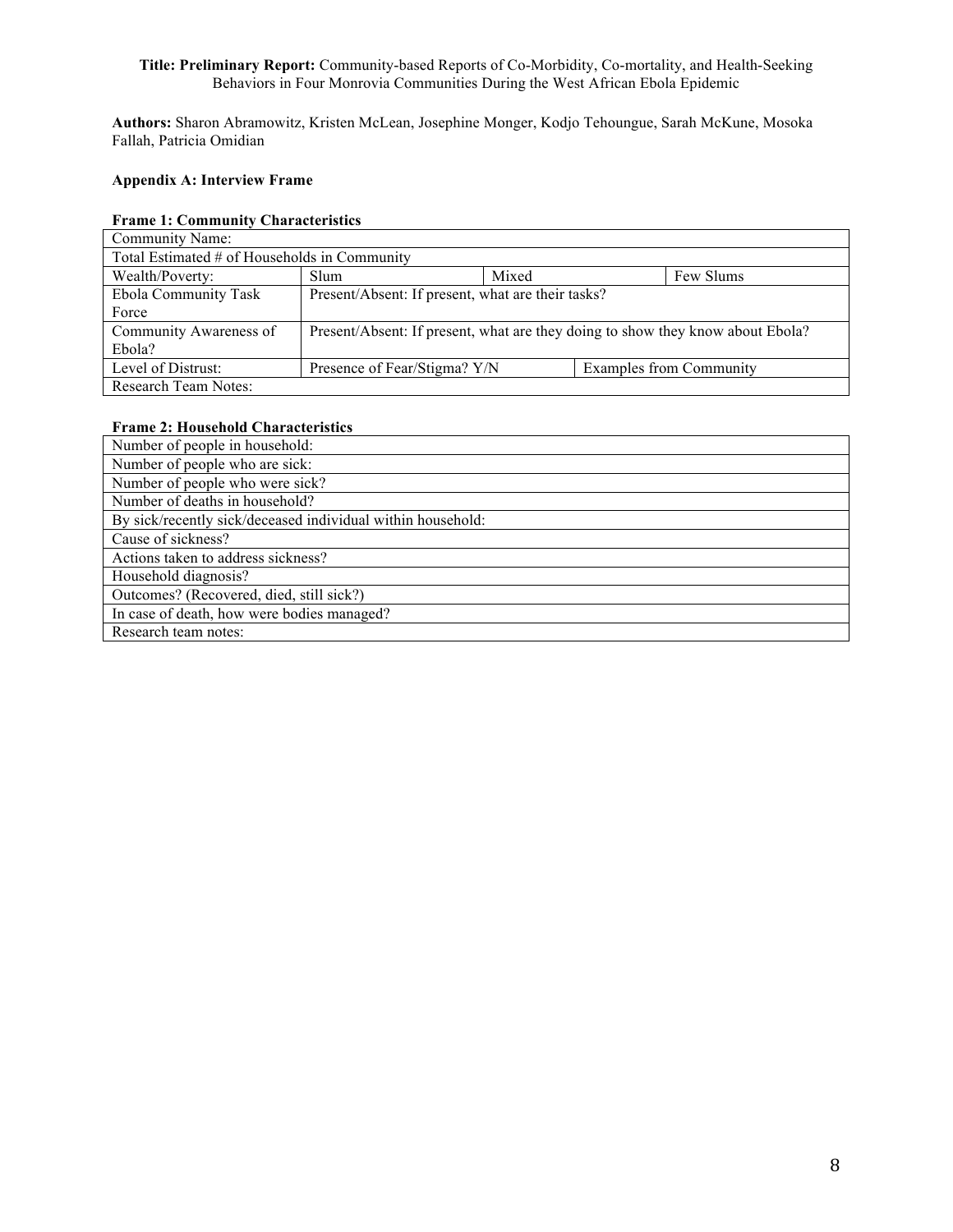**Authors:** Sharon Abramowitz, Kristen McLean, Josephine Monger, Kodjo Tehoungue, Sarah McKune, Mosoka Fallah, Patricia Omidian

# **Appendix B: Symptoms as Reported by Respondents**

| <b>Treatment Code</b>         | Qualitative Details                                                                       |
|-------------------------------|-------------------------------------------------------------------------------------------|
| Sore body/Body pain or        | Body pain(s), sore in legs, constant pain, leg pain, pain in legs, leg cramps, muscle     |
| Burning/Joint Pain/Bone       | pain, pain in ankles, burning pain, body burning, back pain, chronic pain in back,        |
| Pain                          | upper back pain, pain in upper left body, lower back pain, joint pain, bone pain, pain    |
|                               | in bones, joint and bone pain, neck pain, stiff neck, stiff neck with pain, pain in neck, |
|                               | pain behind neck, stretching veins in the neck, waist pain, pain around waist, pain in    |
|                               | both sides of the waist, pain(s)                                                          |
| Stomach pain/Abdominal        | Stomach pain(s), stomachache, severe stomach pain, abdominal pain, burning pain in        |
| pain                          | stomach, chronic pain in stomach, burning stomach after eating, stomach burning.          |
|                               | large stomach, sore in stomach, ulcer, stomach turning, upset stomach, stomach            |
|                               | upset, bowel issues, dislocating bowels while using toilet, dysentery, diarrhea,          |
|                               | running stomach, stomach running, toileting, passing watery stool, constipation,          |
|                               | hardly uses the toilet, abdominal pain, gas in abdomen, belching, moving in               |
|                               | stomach, 'I feel like it moving up and down and I suspect that it is gas'                 |
| Bitter tongue/mouth           | Bitter tongue, bitter mouth, bitter feeling in mouth, bitterness in mouth                 |
| Bleeding                      | Bleeding, nose bleeds                                                                     |
| Pelvic pain/vaginal bleeding  | Bleeding from vagina, prolonged menses, sore between the legs, black fluid leaving        |
|                               | the vagina                                                                                |
| Blood pressure problems       | High blood pressure, low blood pressure, blood pressure problems, low blood, blood        |
|                               | low, pressure, pressure not normal                                                        |
| Vision problems               | Blurred eyes, blurred vision, eye(s) (were) turning, eyes swinging, fluid leaking from    |
|                               | eyes, leak fluid from eyes, eyes swinging when sitting or walking, eye dime, eyes get     |
|                               | dim, eyes itching, burning in eyes                                                        |
| Breathing issues/Asthma       | Breathing fast, fast breathing, can't breathe, asthma, difficulty breathing, shortness    |
|                               | of breath, breathing                                                                      |
| <b>Chest and Heart Issues</b> | Burning sensation in chest, chest burning, heart hurting, heart pain, pain in chest,      |
|                               | chest pain(s), fast heartbeat, heart palpitations                                         |
| <b>Urination</b> issues       | Burning when peeing, difficult to urinate, urinating much, discolored urine, yellow       |
|                               | urine, urinating a lot at night, concentrated urine                                       |
| Lightheaded/Dizziness         | Can fall off, dizziness, dizzy, brain swinging                                            |
| Pain/burning of Feet/Palms    | Burning under the feet, feet and palms burning, pain under feet                           |
| Cannot walk                   | Cannot walk, unable to walk, difficult to walk                                            |
| Chewing of tongue             | Chewing of tongue, sore in the tongue                                                     |
| Hot Skin, Chills and Sweats   | Chills, chills and sweats, chill sweats, cold sweats, sweating, profuse sweating,         |
|                               | shivering, hot skin, hot skin at night, hot skin at evening, hotness in body, skin        |
|                               | feeling hot, burning skin, burning skin especially at night, skin hot, skin hot and cold  |
| Headache                      | Headache, chronic headache, constant headache, severe headache, strong headache,          |
|                               | pain in head, head pain, burning pain on forehead, cut on head                            |
| Cold                          | Feel(s) cold, feels cold in evening, feels chill, feels chill in evening and night,       |
|                               | chronic cold, fresh cold, chest cold, feels very cold outside, cold in the bone           |
| Weakness/Fatigue              | Fatigue, weakness in body, weakness in entire body, feeling tired, feel weak, feel        |
|                               | weak when walking, joint weakness, weak joints, weakness in joints, neck weakness,        |
|                               | constant weakness, tiredness                                                              |
| Coughing                      | Cough, coughing, excessive coughing, coughing at night, dry cough, long coughing          |
| Crying                        | Crying, cries at night                                                                    |
| Yellow eyes                   | Deep yellow color of the eye, yellow eye, eyes yellow                                     |
| Ear and Hearing issues        | Ear halting, difficulty hearing, fluid from ear, ear pain, pain in both ears              |
| Losing                        | Fainting, fall off                                                                        |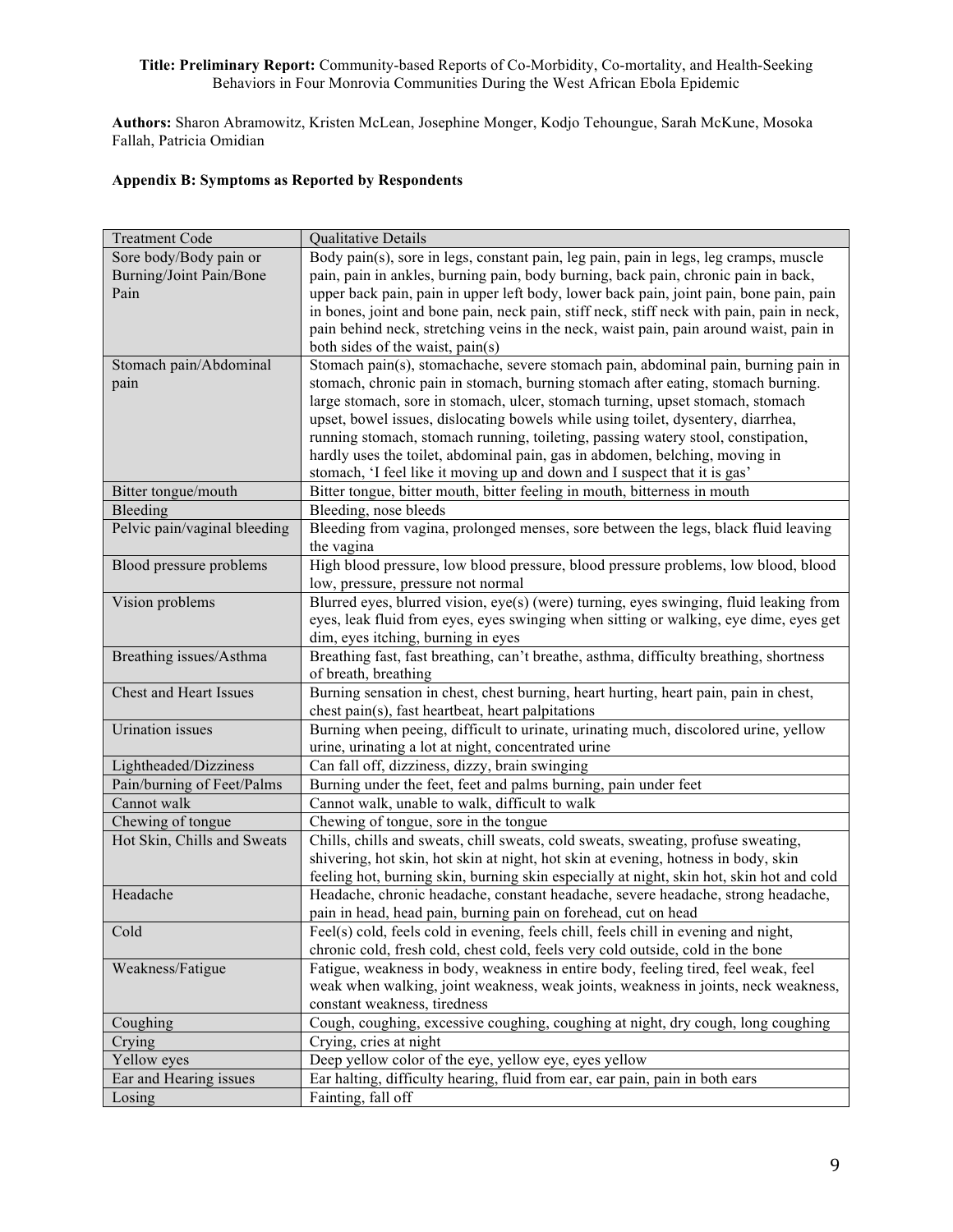**Authors:** Sharon Abramowitz, Kristen McLean, Josephine Monger, Kodjo Tehoungue, Sarah McKune, Mosoka Fallah, Patricia Omidian

| consciousness/fainting   |                                                                                         |
|--------------------------|-----------------------------------------------------------------------------------------|
| Feeling strange          | Feeling strange                                                                         |
| Felt sick                | Felt sick, he was sick, she was sick, feels miserable                                   |
| Fever                    | Fever, high fever, fever at night, light fever, high temperature                        |
| Foaming at the mouth     | Foam at the mouth, fume at mouth, foaming                                               |
| Halting                  | Body halting, head halting, ear halting, heart halting, bone halting, gum halting       |
| He had an accident       | He had an accident                                                                      |
| Hoarse voice             | Hoarse voice                                                                            |
| Hurting teeth            | Hurting teeth, tooth halting, tooth ache, hole in teeth                                 |
| Hemorrhoids              | Intestine protruding from anus                                                          |
| Itching or Rash          | Itching of body, skin itching, rash, skin rash(es)                                      |
| Sore throat              | Sore throat, knot in throat, throat pain                                                |
| <b>Appetite Issues</b>   | No appetite, loss (of) appetite, appetite loss, unable to eat, could not eat because of |
|                          | pain, refused to eat, does not eat, does not want to eat, hungry, feel(s) hungry, got   |
|                          | hungry quickly                                                                          |
| Low speech               | Low speech                                                                              |
| Mouth sore               | Mouth sore, fever blister on mouth, fever blister, sore in the mouth, sore on mouth     |
| Nasal drip/stuffed nose/ | Nose clot, clot nose, nose running, fluid from nose, fluid leak(ing) from nose,         |
| Sneezing                 | running nose, sneezing, chronic sneezing, sinus                                         |
| Nothing                  | Nothing, none                                                                           |
| Paralysis                | Can't move, paralyzed, legs paralyzed, paralysis                                        |
| Stroke-related           | Right hand stiff from stroke, stroke                                                    |
| Signs and symptoms of    | Signs of Ebola, symptoms of Ebola                                                       |
| Ebola                    |                                                                                         |
| Swelling                 | Swelling job, swelling in hand, swollen legs, swollen face, swollen head                |
| Can't talk               | Unable to talk, can't talk, lost voice                                                  |
| Vomiting or Nausea       | Vomiting, nausea, feels like vomiting                                                   |
| White/pale face          | White/pale face, pale skin                                                              |
| <b>Bitter</b> feeling    | <b>Bitter</b> feeling                                                                   |
| High/Low blood sugar     | High blood sugar, low blood sugar                                                       |
| Worrying                 | Worrying                                                                                |
| Body drop                | Body drop, weight loss, reduction in body weight, loss weight                           |
| Convulsions              | Convulsions, jerking                                                                    |
| Dehydrated               | Dehydrated, always thirsty                                                              |
| Hiccough                 | Unstoppable hiccough                                                                    |
| Insomnia                 | Sleepless night, difficulty sleeping                                                    |
| Other                    | Strange feelings, constant spitting, "while he also squeezes," skin, feeling sad        |
| Numbness                 | Numbness                                                                                |
| Thirsty                  | Thirsty                                                                                 |
| Discrete illnesses       | Chronic infections, infections, typhoid, jaundice, malaria, worms in stomach            |
| Restless                 | Difficult to sit                                                                        |
| Shaking/Trembling/Mouth  | Mouth twitch, shakes, shaking, trembling                                                |
| Twitch                   |                                                                                         |
| Anxiety                  | External and internal stress, tension due to Ebola, tension from being around           |
|                          | grandchildren                                                                           |
| Hallucinating            | Talking to self, hallucinations                                                         |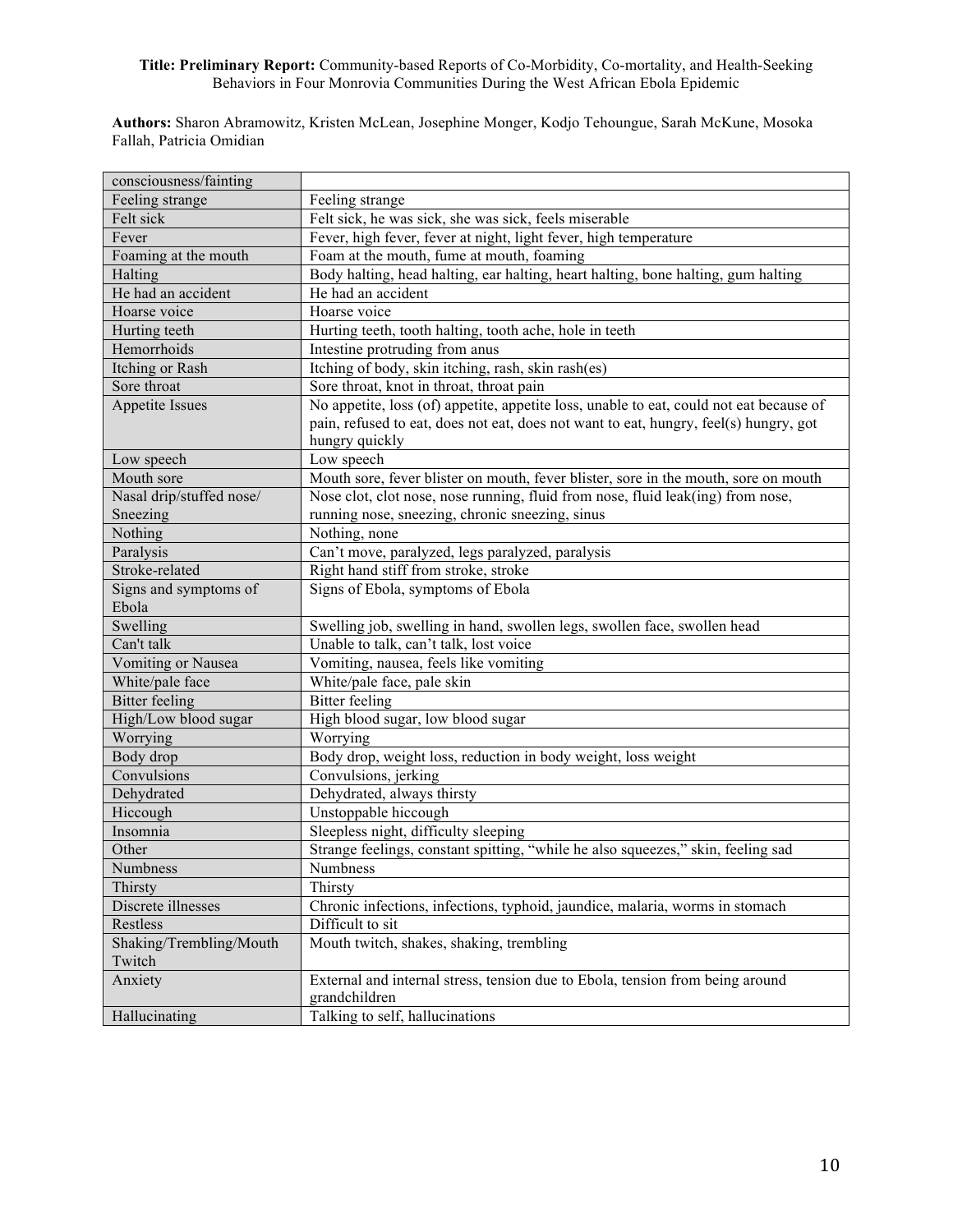**Authors:** Sharon Abramowitz, Kristen McLean, Josephine Monger, Kodjo Tehoungue, Sarah McKune, Mosoka Fallah, Patricia Omidian

# **Appendix C: Healthcare Seeking Behaviors**

## **Table 6: Healthcare-Seeking Behaviors**

| Healthcare Seeking Behavior     |                                                                                   |
|---------------------------------|-----------------------------------------------------------------------------------|
| Drug Vendor/Pharmacy            | Bought medicines, drug vendor, pharmacy, drugstore, local medicine store,         |
|                                 | pharmacist, taken to pharmacy                                                     |
| Hospital                        | Bensenville Hospital, ELWA Hospital, JFK Hospital, Redemption Hospital,           |
|                                 | Renne Hospital, tests and x-rays                                                  |
| Doctor/GP/Nurse/PA              | Doctor gave medicines for R to take at home, doctor, GP, health worker,           |
|                                 | family doctor, nurse, physician's assistant, routine doctor's checkup             |
| Nothing                         | Left alone, nothing, none, no medication (financial constraints), rest            |
| Called Ebola team               | Ebola team, Ebola Response Team                                                   |
| Clinic                          | Carried to nearby clinic, Mahwah clinic, New Hope Clinic SPB, SAM Clinic          |
|                                 | (Fendell)                                                                         |
| Homecare                        | Taken care of by: mother, niece, cousin, uncle, daughter; went to mother's        |
|                                 | home, took medicines at home, self-medicated with paracetemol                     |
| Ebola Hospital/ETU              | Ebola center, Ebola treatment center, JFK ETU                                     |
| Healthcare provider was in R's  | Father is a nurse, daughter-in-law is a nurse, mother is a nurse, self-treated (a |
| social network                  | doctor)                                                                           |
| Herbalists/traditional healers  | Herbalist, traditional medicine, traditional treatment, Drinking herbs            |
| Unknown or previously diagnosed | Previously diagnosed with a chronic infection but can't seek care due to          |
|                                 | ongoing crisis, diagnosed of typhoid before crisis                                |
| Total                           |                                                                                   |